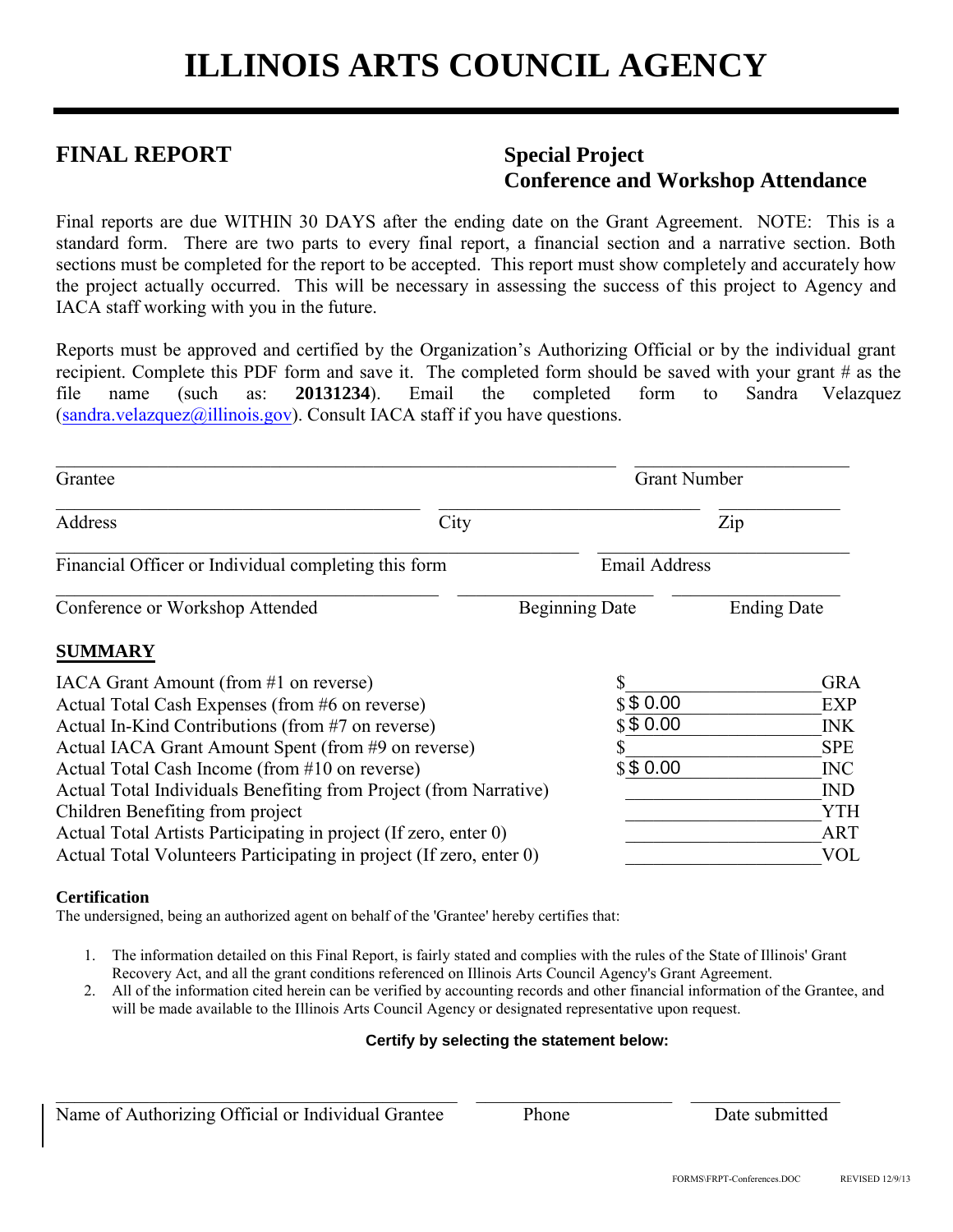# **FINANCIAL SECTION - DETAIL**

NOTE: This is a standard form. Some lines may not be applicable to all projects funded by IACA.

| 1.               | <b>IACA GRANT AMOUNT</b>                                     | \$    |        | (GRA)                          |                                 |       |
|------------------|--------------------------------------------------------------|-------|--------|--------------------------------|---------------------------------|-------|
|                  | <b>ACTUAL CASH EXPENSES</b>                                  |       |        | <b>Actual Cash</b><br>Expenses | Actual In-Kind<br>Contributions |       |
| 2.               | Conference or Workshop Registration                          |       |        |                                |                                 |       |
| 3.               | Transportation                                               |       |        |                                |                                 |       |
| $\overline{4}$ . | Lodging                                                      |       |        |                                |                                 |       |
| 5.               | Other Expenses (specify)                                     |       |        |                                |                                 |       |
| 6.               | <b>Actual Total Cash Expenses</b><br>(Add Items 2 through 5) |       | (EXP)  | \$0.00                         |                                 |       |
| 7.               | <b>Actual Total In-kind Contributions</b>                    |       |        |                                | \$0.00                          | (INK) |
|                  | <b>ACTUAL CASH INCOME</b>                                    |       |        | <b>Actual Cash</b>             |                                 |       |
| 8                | Income (specify sources)                                     |       |        | Income                         |                                 |       |
| 9.               | <b>Actual IACA Grant Amount Spent</b>                        | (SPE) |        |                                |                                 |       |
| 10.              | <b>Actual Total Cash Income</b>                              | (INC) | \$0.00 |                                |                                 |       |
|                  | $(Add \, I$ tems $8 \& 9)$                                   |       |        |                                |                                 |       |

## **NARRATIVE SECTION**

## **Organization Grantees:**

#### **Attach a narrative of up to two pages addressing the following points:**

- 1. Provide the name and job title of individuals that participated in the conference or workshop.
- 2. Describe their participation including sessions attended or tracks followed.
- 3. Explain the benefits of staff attendance for the organization..
- 4. Describe the professional benefit for the attendees.
- 5. Indicate if the benefit was great enough to consider future attendance.

#### **Individual Grantees:**

#### **Attach a narrative of up to two pages addressing the following points:**

- 1. Describe your participation in the conference or workshop including sessions attended or tracks followed.
- 2. Explain how participation benefited your career.
- 3. Indicate if the benefit was great enough to consider future attendance.

#### **All grantees must include a link to or attach a copy of the brochure or agenda to the narrative.**